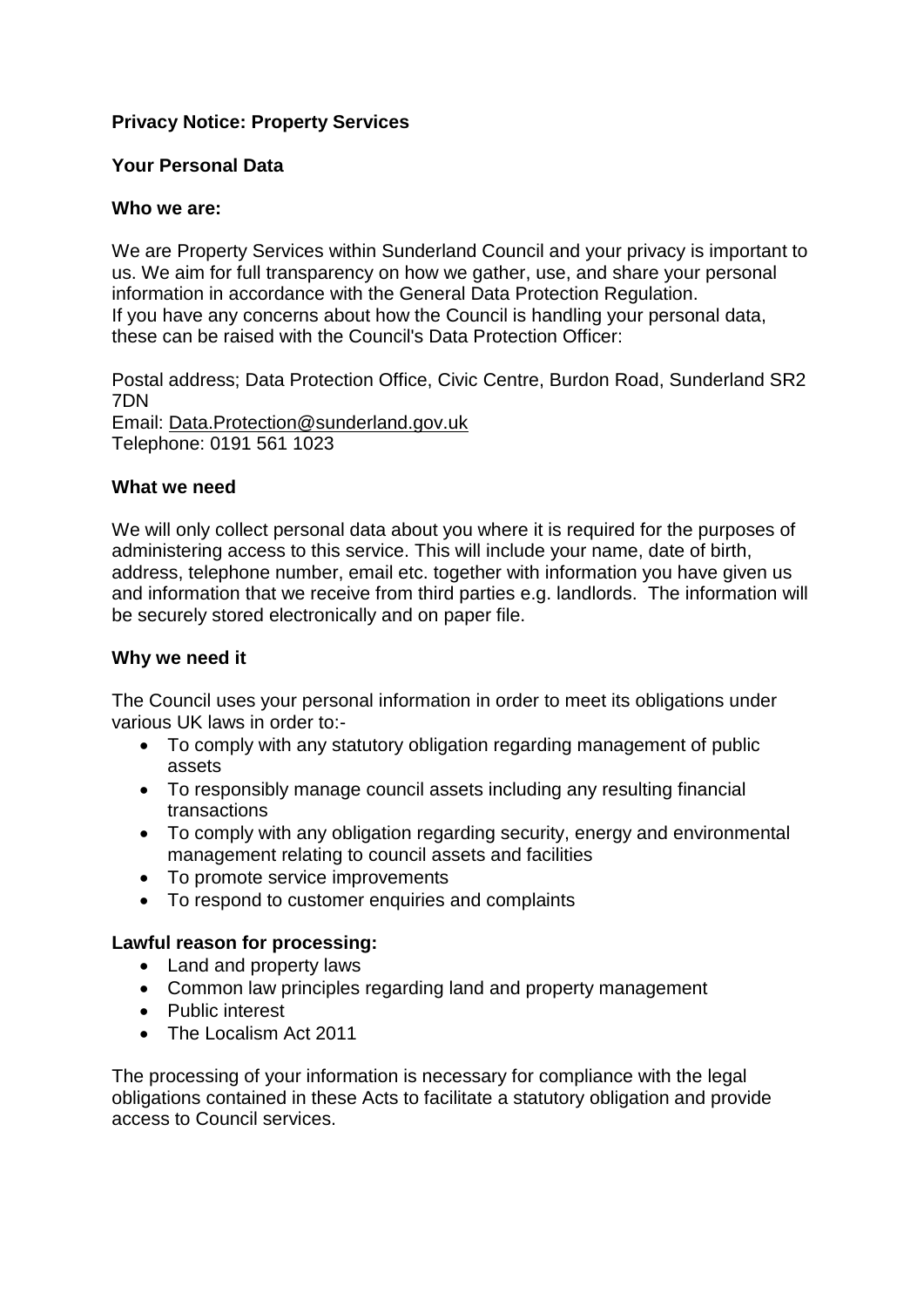# **What we do with it**

Your personal information will be treated as confidential but it may be shared with other Council services in order to ensure our records are accurate and up-to-date, and to improve the standard of the services we deliver. We will only use your information in ways which are permitted by the General Data Protection Regulation and the current UK Data Protection law.

We have a Data Protection regime in place to oversee the effective and secure processing of your personal data. More information on this framework can be found on our website

This authority has a duty to protect the public funds it administers, and may use information held about you for all lawful purposes, including but not limited to the prevention and detection of crime including fraud and money laundering.

The Council may also use your information for the purpose of performing any of its statutory enforcement duties. It will make any disclosures required by law and may also share your information with other bodies responsible for detecting/preventing crime including fraud or auditing/administering public funds.

The Council will also undertake to share information with the following where circumstances or law require:

- Judicial Agencies e.g. Courts
- Police
- Immigration Service
- Government Departments e.g. HMRC, DWP
- Elected Members & MPs (as your representative)
- Funding Bodies
- Local businesses
- Utilities companies e.g. home energy schemes
- Contractors providing linked services

We will not disclose your personal information to third parties for marketing purposes.

# **What are your rights**

You have the right to:

- request a copy of your information (known as a subject access request)
- request rectification or erasure of your information,
- request a restriction on the processing of your information, and,
- object to processing of your information,
- complain to the Information Commissioner's Office about the way the Council processes your information.

If you require further information about the use of your data or would like to exercise any of the above rights, please contact: